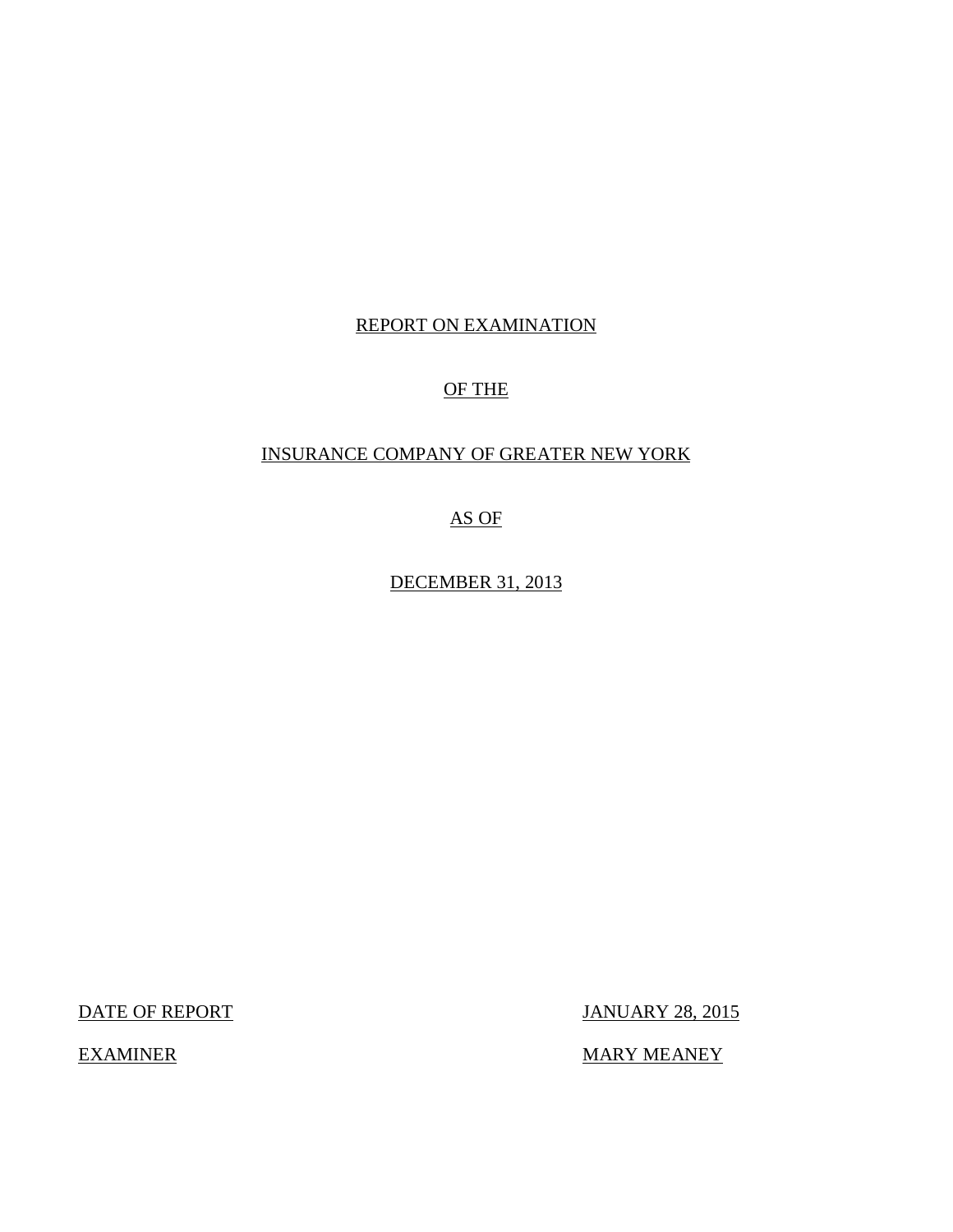## TABLE OF CONTENTS

| <u>ITEM NO.</u>  |                                                                                                                                       | PAGE NO.                                      |
|------------------|---------------------------------------------------------------------------------------------------------------------------------------|-----------------------------------------------|
| $\mathbf{1}$     | Scope of Examination                                                                                                                  | $\overline{2}$                                |
| 2.               | Description of Company                                                                                                                | 3                                             |
|                  | A. Management<br>B. Territory and plan of operation<br>C. Reinsurance<br>D. Holding company system<br>E. Significant operating ratios | $\overline{\mathcal{A}}$<br>5<br>6<br>9<br>10 |
| 3.               | <b>Financial Statements</b><br>A. Balance sheet<br>B. Statement of income<br>C. Capital and surplus Account                           | 12<br>12<br>14<br>15                          |
| $\overline{4}$ . | Losses and loss adjustment expenses                                                                                                   | 15                                            |
| 5.               | Subsequent events                                                                                                                     | 15                                            |
| 6.               | Compliance with prior report on examination                                                                                           | 16                                            |
| 7.               | Summary of comments and recommendations                                                                                               | 16                                            |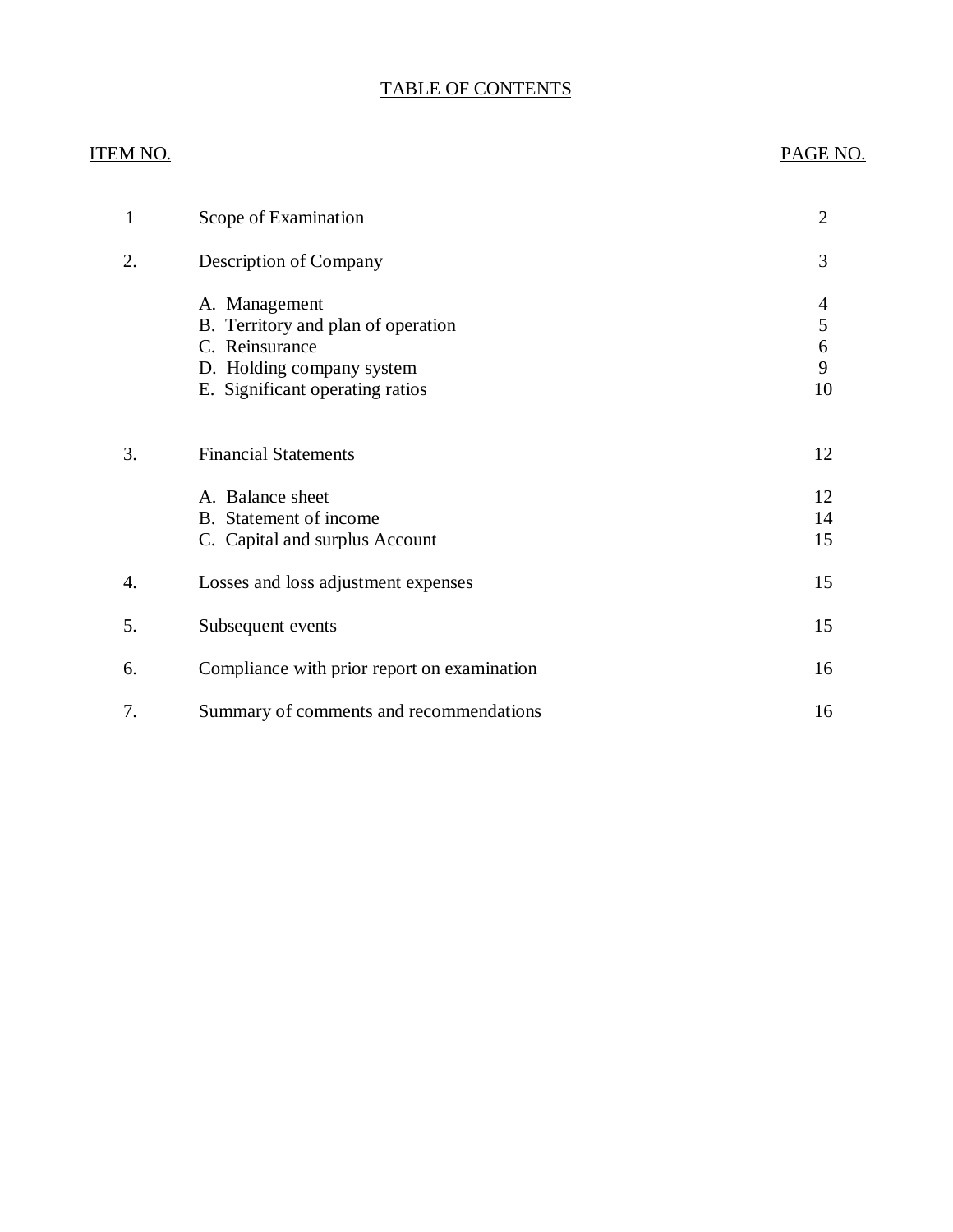

## NEW YORK STATE *DEPARTMENTof*  FINANCIAL SERVICES

Andrew M. Cuomo **Benjamin M. Lawsky** Governor Superintendent Superintendent Superintendent Superintendent Superintendent Superintendent Superintendent

January 28, 2015

Honorable Benjamin M. Lawsky Superintendent of Financial Services Albany, New York 12257

Sir:

Pursuant to the requirements of the New York Insurance Law, and in compliance with the instructions contained in Appointment Number 31193 dated May 8, 2014, attached hereto, I have made an examination into the condition and affairs of Insurance Company of Greater New York as of December 31, 2013, and submit the following report thereon.

Wherever the designation "the Company" appears herein without qualification, it should be understood to indicate Insurance Company of Greater New York.

Wherever the term "Department" appears herein without qualification, it should be understood to mean the New York State Department of Financial Services.

The examination was conducted at the Company's home office located at 200 Madison Avenue, New York, NY 10016.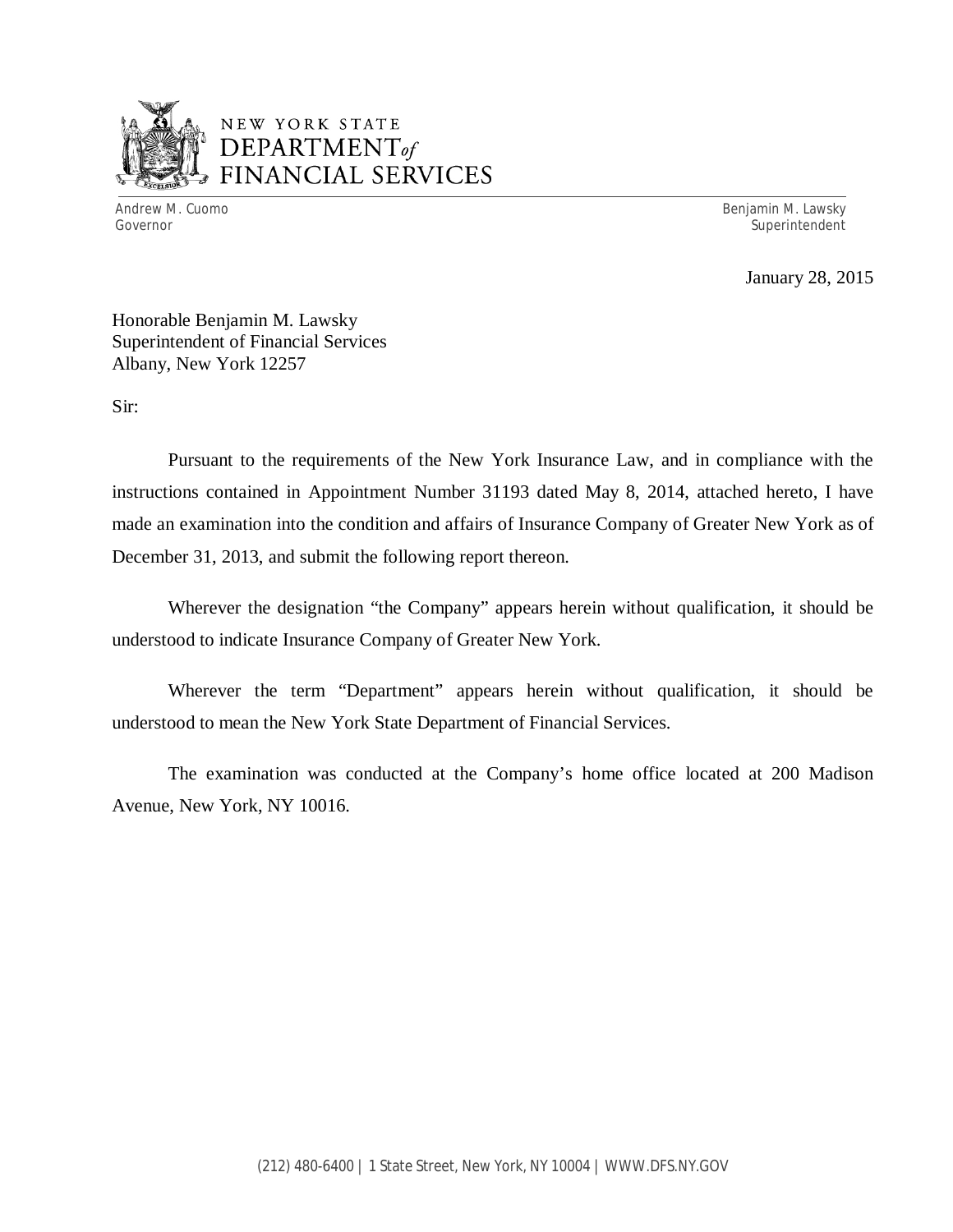#### 1. **SCOPE OF EXAMINATION**

<span id="page-3-0"></span>The Department has performed an examination of the Insurance Company of Greater New York*,* a multi-state insurer. This was a coordinated examination of the Company, its parent Company, the Greater New York Mutual Insurance Company ("GNY"), and two other insurance company subsidiaries of GNY ("Greater New York Group"). The previous examination was conducted as of December 31, 2008. This examination covered the five - year period from January 1, 2009 through December 31, 2013. Transactions occurring subsequent to this period were reviewed where deemed appropriate by the examiner.

New York was the coordinating state for the examination of the Greater New York Group. The State of Arizona participated in the examination. The examination was performed concurrently with the examinations of the following insurers: GNY, Strathmore Insurance Company ("Strathmore") and GNY Custom Insurance Company ("GNYCIC"). The Company, GNY, and Strathmore are domiciled in New York State while GNYCIC is domiciled in Arizona.

This examination was conducted in accordance with the National Association of Insurance Commissioners ("NAIC") Financial Condition Examiners Handbook ("Handbook"), which requires that we plan and perform the examination to evaluate the financial condition and identify prospective risks of the Company by obtaining information about the Company including corporate governance, identifying and assessing inherent risks within the Company and evaluating system controls and procedures used to mitigate those risks. This examination also includes assessing the principles used and significant estimates made by management, as well as evaluating the overall financial statement presentation, management's compliance with Statutory Accounting Principles and annual statement instructions when applicable to domestic state regulations.

All financially significant accounts and activities of the Company were considered in accordance with the risk-focused examination process. This examination also included a review and evaluation of the Company's own control environment assessment. The examiners also relied upon audit work performed by the Company's independent public accountants, when appropriate.

This examination report includes a summary of significant findings for the following items as called for in the Handbook: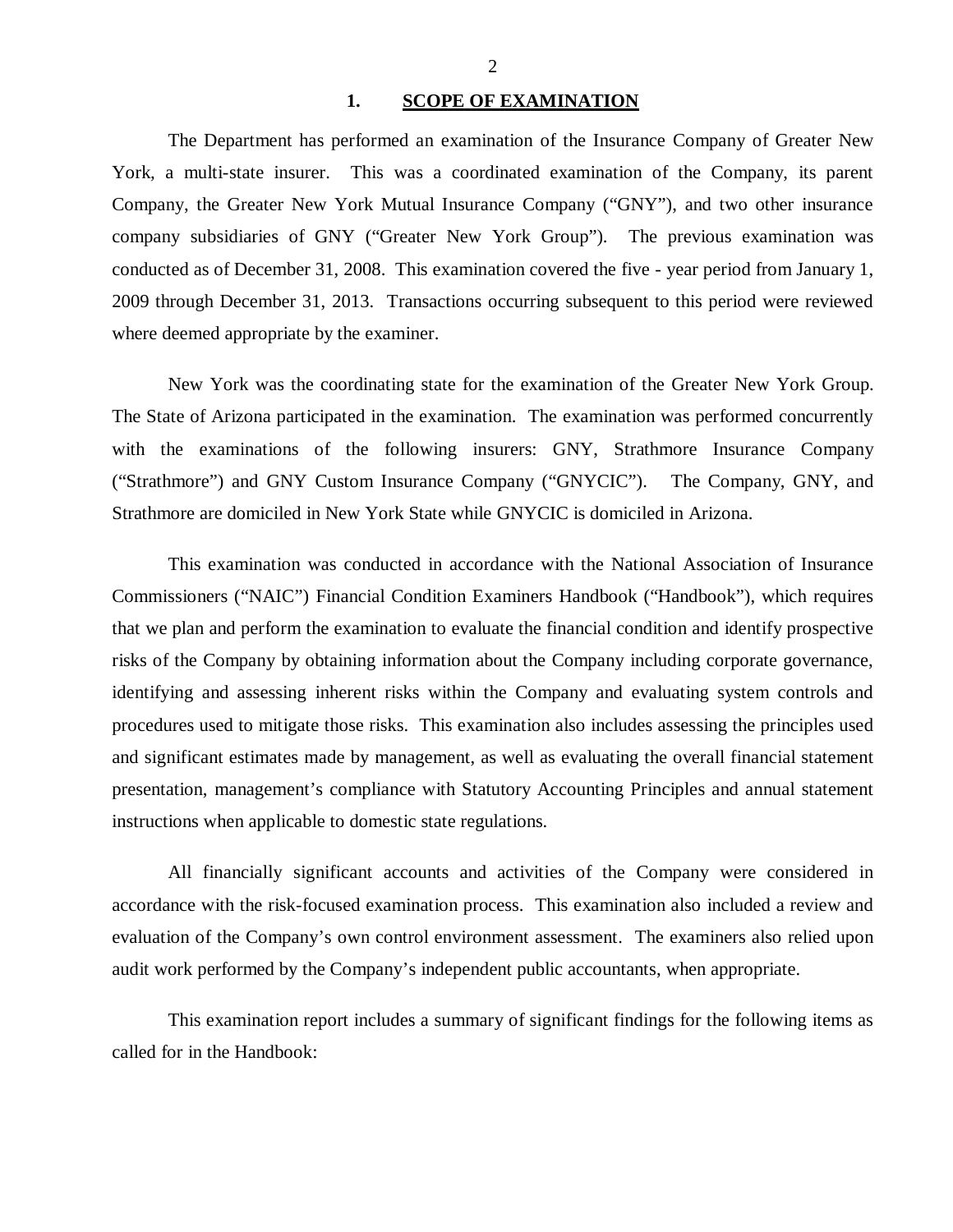<span id="page-4-0"></span>Significant subsequent events Company history Corporate records Management and control Fidelity bonds and other insurance Territory and plan of operation Growth of Company Loss experience Reinsurance Accounts and records Statutory deposits Financial statements Summary of recommendations

A review was also made to ascertain what action was taken by the Company with regard to comments and recommendations contained in the prior report on examination.

This report on examination is confined to financial statements and comments on those matters that involve departures from laws, regulations or rules, or that are deemed to require explanation or description.

#### **2. DESCRIPTION OF COMPANY**

Insurance Company of Greater New York was incorporated under the laws of the State of New York on September 14, 1967 and commenced business on November 17, 1967.

The Company is a wholly-owned subsidiary of Greater New York Mutual Insurance Company. Since January 1968, both companies have pooled premiums, losses and expenses under a reinsurance pooling agreement discussed under the caption "Intercompany Pooling Agreement" (refer to Item 2C of this report).

As of December 31, 2013, capital paid in was \$4,000,000 consisting of 50,000 shares of common stock at \$80 par value per share. Gross paid in and contributed surplus was \$1,000,000. Paid in capital and gross paid in and contributed surplus has not changed during the examination period.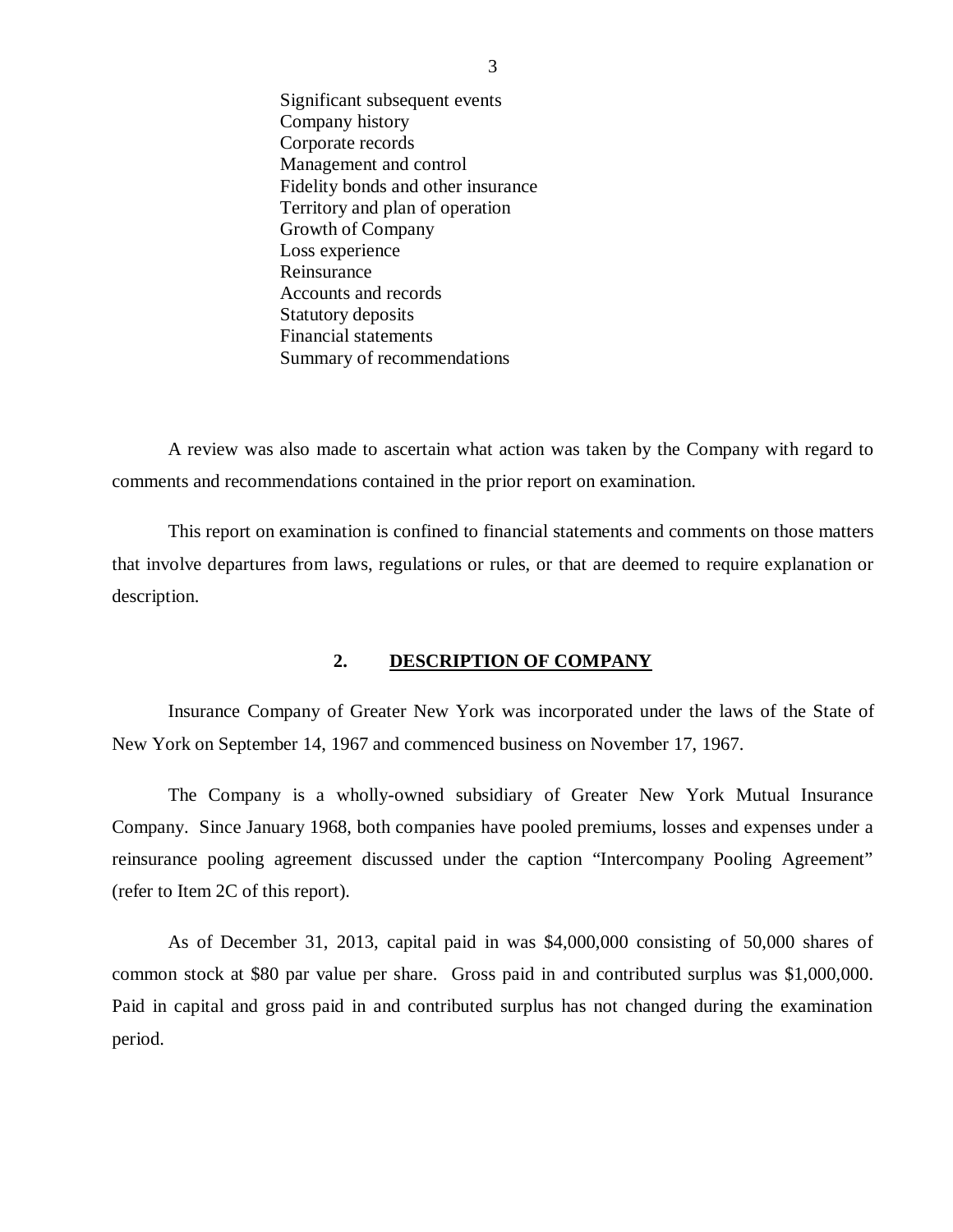#### <span id="page-5-0"></span>A. Management

Pursuant to the Company's charter and by-laws, management of the Company is vested in a board of directors consisting of not less than seven nor more than thirteen members. The board met at least four times during each calendar year. At December 31, 2013, the board of directors was comprised of the following eleven members:

| <b>Name and Residence</b>                | <b>Principal Business Affiliation</b>              |
|------------------------------------------|----------------------------------------------------|
| Donald T. DeCarlo                        | Self-employed,                                     |
| Douglaston, NY                           | Attorney                                           |
| Larry L. Forrester<br>Englewood, FL      | Retired                                            |
| Warren W. Heck                           | Chairman of the Board and Chief Executive Officer, |
| New York, NY                             | Greater New York Mutual Insurance Company          |
| Carol T. Ivanick                         | Partner of Counsel,                                |
| New York, NY                             | Schulte Roth & Zabel                               |
| Charles F. Jacey, Jr.<br>Belle Meade, NJ | Retired                                            |
| <b>Elizabeth Heck</b>                    | President and Chief Operating Officer,             |
| New York, NY                             | Greater New York Mutual Insurance Company          |
| Robert P. Lewis<br>Santa Fe, NM          | Retired                                            |
| Lance M. Liebman                         | Dean & Professor,                                  |
| New York, NY                             | Columbia Law School                                |
| Henry G. Miller                          | Senior Partner,                                    |
| Bronxville, NY                           | Clark, Gagliardi & Miller LLP                      |
| Paul Segal                               | Architect,                                         |
| New York, NY                             | Paul Segal, FAIA, Architect                        |
| Thomas W. Synnott, III                   | Economist,                                         |
| Brooklyn, NY                             | Garrison Bradford & Associates                     |

A review of the minutes of the board of directors' meetings held during the examination period indicated that the meetings were generally well attended and each board member had an acceptable record of attendance.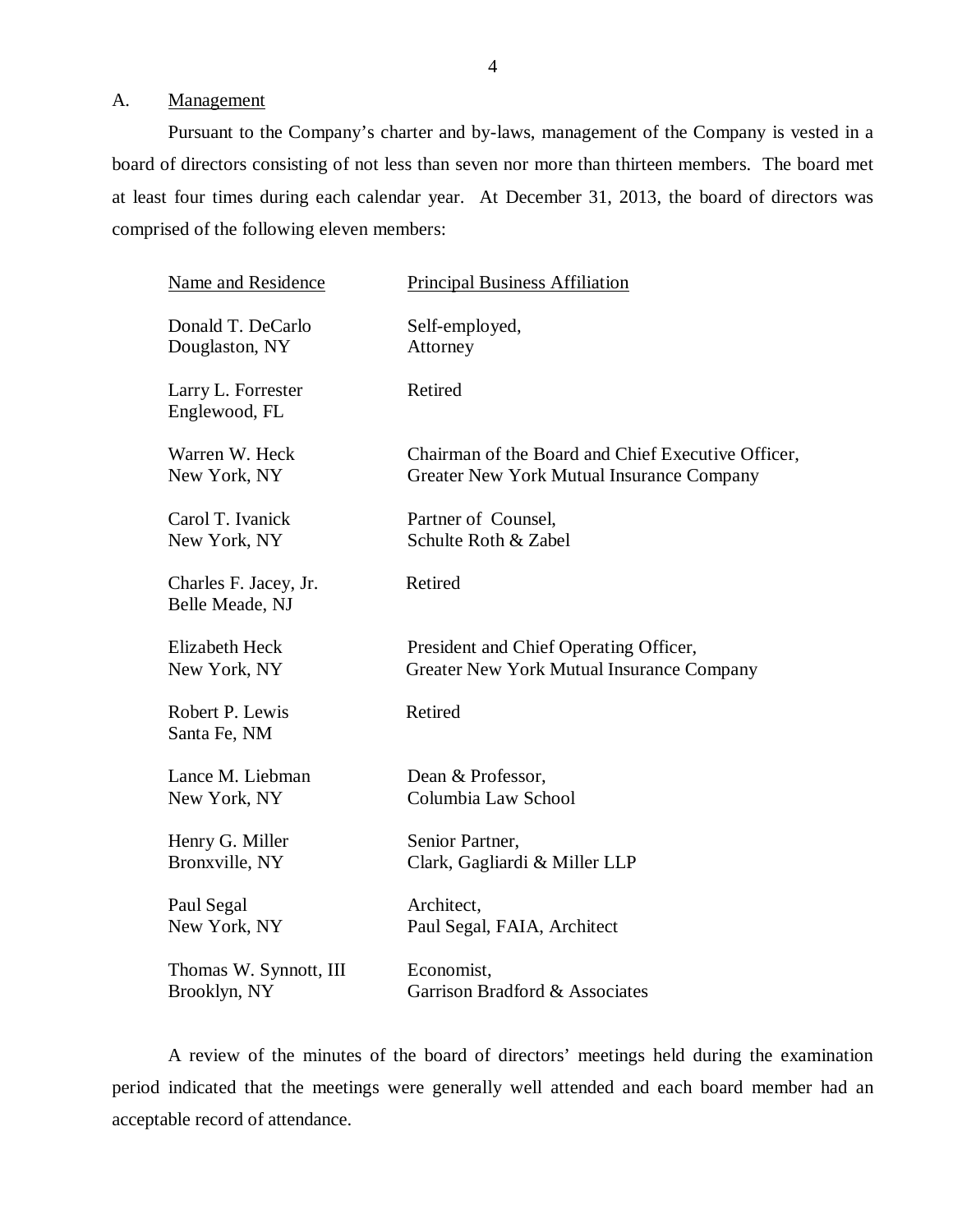<span id="page-6-0"></span>As of December 31, 2013, the principal officers of the Company were as follows:

| Name                       | Title                                                      |
|----------------------------|------------------------------------------------------------|
| Warren W. Heck             | Chairman of the Board and Chief Executive Officer          |
| Elizabeth Heck             | President and Chief Operating Officer                      |
| Thomas D. Hughes           | Executive VP & General Counsel, Corporate Secretary        |
| Gerard Ragusa              | Executive Vice President – Claims                          |
| <b>Christopher McNulty</b> | Senior Vice President, Treasurer & Chief Financial Officer |
| <b>Martin Brezner</b>      | Senior Vice President & Chief Underwriting Officer         |

## B. Territory and Plan of Operation

As of December 31, 2013, the Company was licensed to write business in fourteen states and the District of Columbia.

As of the examination date, the Company was authorized to transact the kinds of insurance as defined in the following numbered paragraphs of Section 1113(a) of the New York Insurance Law:

| <u>Paragraph</u> | Line of Business                               |
|------------------|------------------------------------------------|
| 3                | Accident & health                              |
| $\overline{4}$   | Fire                                           |
| 5                | Miscellaneous property                         |
| 6                | Water damage                                   |
| 7                | Burglary and theft                             |
| 8                | Glass                                          |
| 9                | Boiler and machinery                           |
| 10               | Elevator                                       |
| 12               | Collision                                      |
| 13               | Personal injury liability                      |
| 14               | Property damage liability                      |
| 15               | Workers' compensation and employers' liability |
| 16               | Fidelity and surety                            |
| 17               | Credit                                         |
| 19               | Motor vehicle and aircraft physical damage     |
| 20               | Marine and inland marine                       |
| 21               | Marine protection and indemnity                |

Pursuant to Section 6302 of the New York Insurance Law, the Company is also licensed to write special risks in the "Free Trade Zone."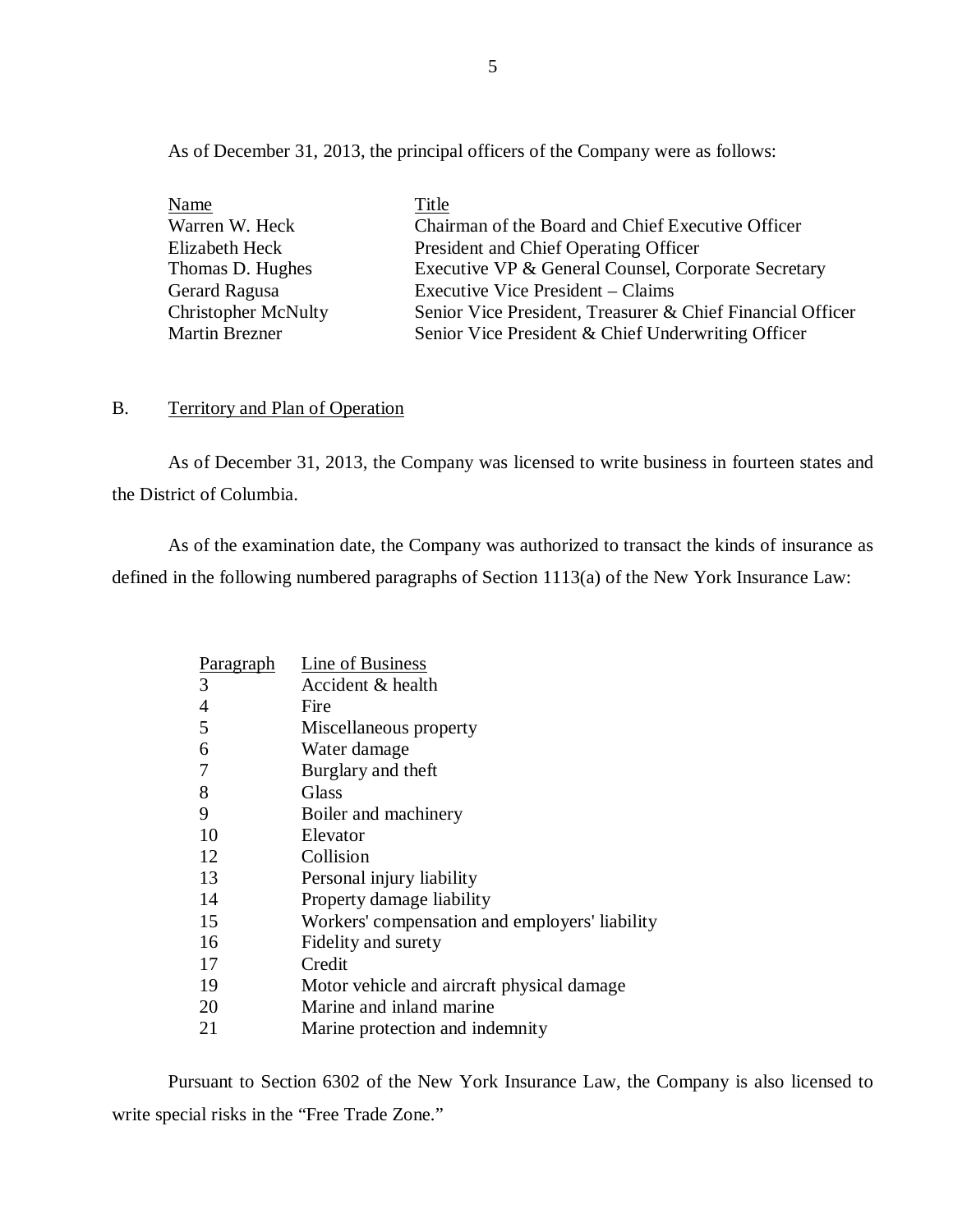Based on the lines of business for which the Company is licensed and the Company's current capital structure, and pursuant to the requirements of Articles 13, 41 and 63 of the New York Insurance Law, the Company is required to maintain a minimum surplus to policyholders in the amount of \$4,300,000.

The following schedule shows the direct premiums written by the Company both in total and in New York for the period under examination:

| Calendar Year | New York State | <b>Total Premiums</b> | Premiums Written in New York State<br>as a percentage of Total Premiums |
|---------------|----------------|-----------------------|-------------------------------------------------------------------------|
| 2009          | \$23,304,800   | \$44,539,634          | 52.32%                                                                  |
| 2010          | \$20,893,472   | \$40,729,422          | 51.30%                                                                  |
| 2011          | \$20,061,614   | \$37,840,637          | 53.02%                                                                  |
| 2012          | \$21,924,743   | \$43,552,661          | 50.34%                                                                  |
| 2013          | \$31,494,113   | \$57,832,348          | 54.46%                                                                  |
|               |                |                       |                                                                         |

The majority (approximately 91%) of the Company's business is written in New York, Connecticut, Pennsylvania, New Jersey and Illinois. Commercial multiple peril ("CMP") is the Company's dominant line of business, which comprised approximately 93% of total direct business written. Most of the business originates through independent brokers. The Company maintains branch offices in Glastonbury, CT; East Brunswick, NJ; Quincy, MA; and Hunt Valley, MD. Each office handles underwriting function for its specific territory. Claims are generally handled out of the corporate office with smaller operations in East Brunswick, NJ and Glastonbury, CT.

#### C. Reinsurance

#### Assumed Reinsurance

The Company is primarily a direct writer. The Company's assumed reinsurance consists of business obtained through its pooling agreement with its parent and affiliates. The Company does not assume non-affiliated premiums. The Company utilizes reinsurance accounting as defined in the Statement of Statutory Accounting Principles ("SSAP") No. 62R for all of its assumed reinsurance business.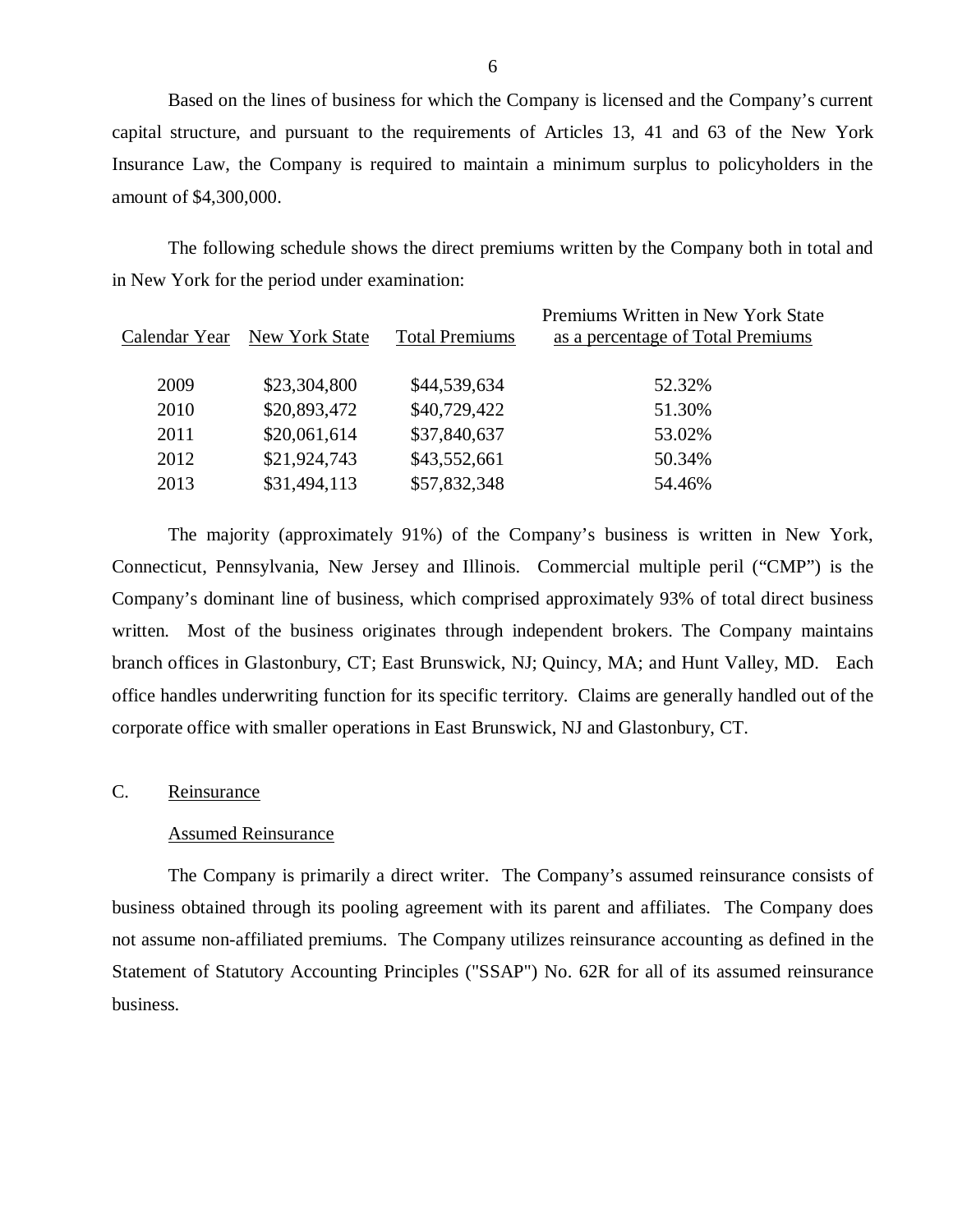#### Intercompany Pooling Agreement

The Company, its parent (GNY) and affiliates (Strathmore and GNYCIC) operate under an inter-company pooling agreement, which has been in place since January 1968. GNY is the lead member of the pool, where all members of the pool cede 100% of their premiums to GNY which then cedes premium back to the pool members, net of external reinsurance, per the terms of the pooling agreement.

The pooling agreement originally included only the Company and GNY as participants; Strathmore was added effective January 1, 2000, and GNYCIC was added effective January 1, 2008. As of the examination date, the participation percentages in the pooling agreement were 84% GNY, 10% the Company, 5% SIC and 1% GNYCIC.

#### Ceded Reinsurance

The Company is a named participant in the external reinsurance program of the Greater New York Group ("The Pool") which is structured as follows:

#### **Property**

The Pool's ceded reinsurance program for its property business limits its maximum exposure in any one risk to \$1,000,000 (of which the Company's share is 10%). The Pool maintains several excess of loss coverage treaties for standard losses, catastrophe, related losses, and terrorism related losses. Its standard excess of loss treaties for property consists of five layers with the following layers of coverage:

| <b>Type of Treaty</b>                                | Cession                                      |
|------------------------------------------------------|----------------------------------------------|
| Property Excess of Loss - Five layers as<br>follows: | \$69,000,000 excess of \$1,000,000 per risk  |
| 1st Layer - 100% authorized                          | \$4,000,000 excess of \$1,000,000 per risk   |
| 2nd Layer - 100% authorized                          | \$5,000,000 excess of \$5,000,000 per risk   |
| 3rd Layer - 83% authorized                           | \$15,000,000 excess of \$10,000,000 per risk |
| 4th Layer- 93% authorized                            | \$15,000,000 excess of \$25,000,000 per risk |
| 5th Layer - 88% authorized                           | \$30,000,000 excess of \$40,000,000 per risk |
|                                                      |                                              |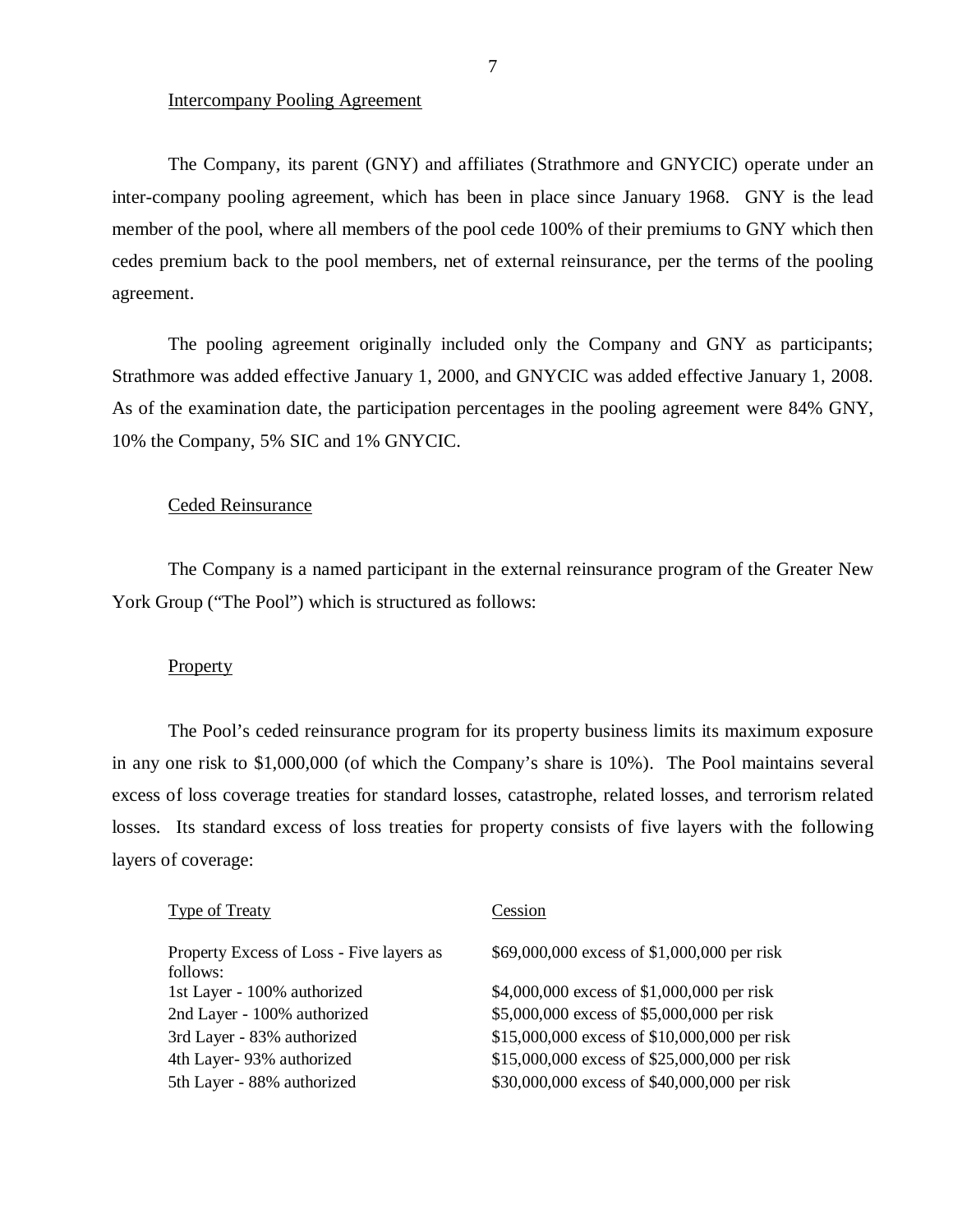The Pool also maintains excess of loss coverage for property losses resulting from catastrophe events consisting of three layers whereby it cedes 95% of losses in excess of \$15,000,000 each and every loss occurrence.

| <b>Type of Treaty</b>                                             | Cession                                                       |
|-------------------------------------------------------------------|---------------------------------------------------------------|
| Property Catastrophe Excess of Loss –<br>Three layers as follows: | 95% of \$225,000,000 excess of \$15,000,000 per<br>occurrence |
| 1st Layer - 42% authorized                                        | 95% of \$25,000,000 excess of \$15,000,000                    |
| 2nd Layer - 52% authorized                                        | 95% of \$75,000,000 excess of \$40,000,000                    |
| 3rd Layer - 45% authorized                                        | 95% of \$125,000,000 excess of \$115,000,000                  |

In addition, the Company and its affiliates are party to three terrorism aggregate excess of loss agreements. The Pool's retention on the first layer is \$20 million each occurrence with the reinsurers liable for \$37 million above retention. The second layer covers 15% of \$223 million excess \$57 million. The third layer covers 15% of \$166,666,667 excess \$280 million. The business on all layers was ceded approximately 90% to authorized reinsurers.

## Casualty Lines

The Pool has structured its ceded reinsurance program for its casualty lines of business to limit its maximum exposure in any one risk to \$1,000,000 (of which the Company's share is 10%). The Pool maintains three layers of excess of loss treaties consisting of the following layers of coverage:

| Type of Treaty                                        | Cession                                           |
|-------------------------------------------------------|---------------------------------------------------|
| Casualty Excess of Loss - Three layers as<br>follows: | \$49,000,000 excess of \$1,000,000 per occurrence |
| 1st Layer - 100% authorized                           | \$4,000,000 excess of \$1,000,000                 |
| 2nd Layer - 100% authorized                           | $$15,000,000$ excess of \$5,000,000               |
| 3rd Layer - 100% authorized                           | 50% of \$30,000,000 excess of \$20,000,000        |
|                                                       |                                                   |

The Pool also maintains the following reinsurance treaties: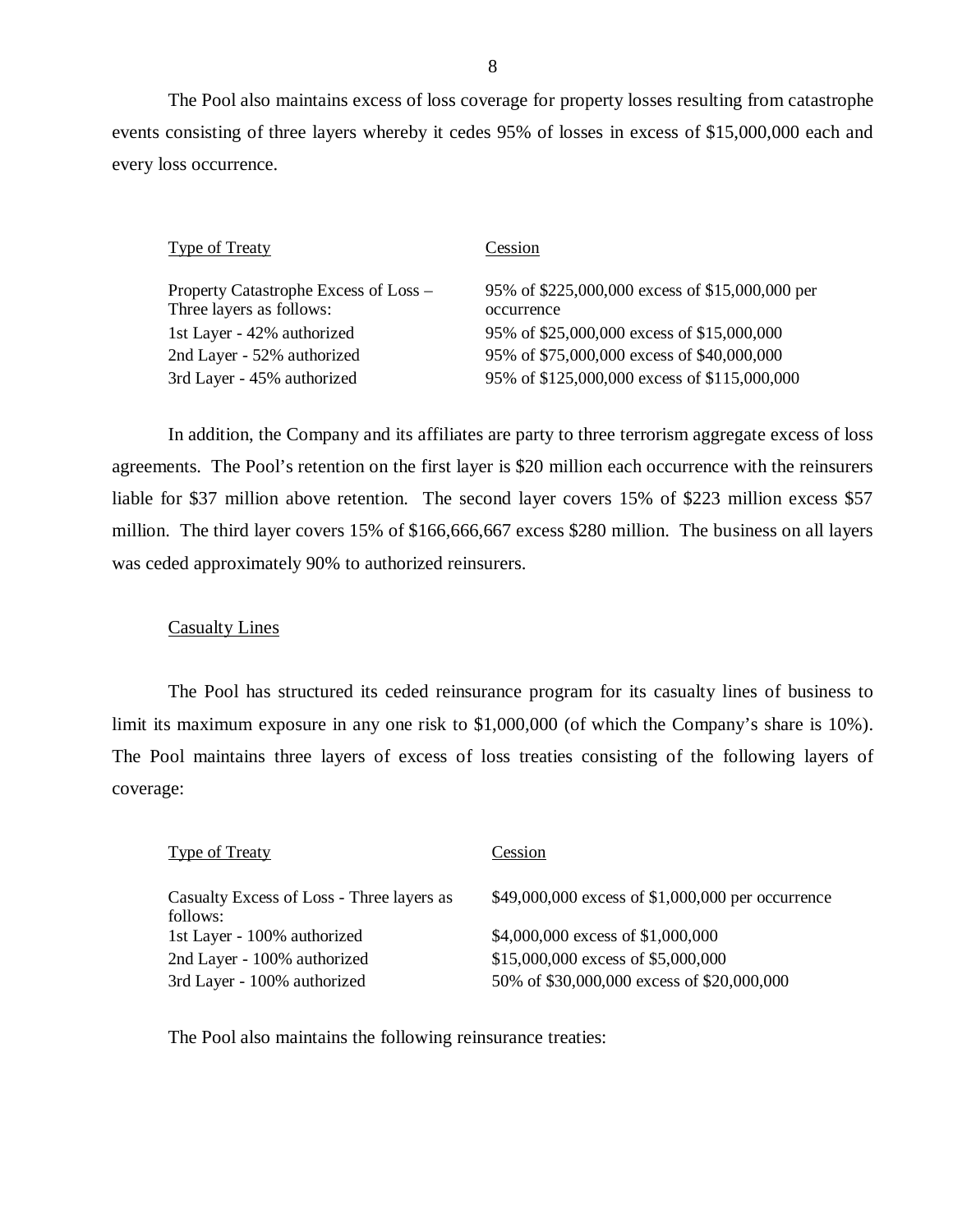| <b>Type of Treaty</b>                                                | Cession                                         |
|----------------------------------------------------------------------|-------------------------------------------------|
| Umbrella liability - Quota Share, provided<br>in 2 parts as follows: |                                                 |
| Part 1 - 100% authorized                                             | 95% per policy not exceeding \$1,000,000        |
| Part 2 - 100% authorized                                             | 100% cession \$14,000,000 excess \$1,000,000    |
|                                                                      |                                                 |
| <b>Fidelity and Surety Quota Share</b><br>100% authorized            | 80% per policy up to \$1,000,000                |
|                                                                      |                                                 |
| Boiler and Machinery Quota Share                                     | 100% cession                                    |
| 100% authorized                                                      |                                                 |
|                                                                      |                                                 |
| <b>Employment Practices Liability</b><br>100% authorized             | 100% up to \$100,000 per policy                 |
|                                                                      |                                                 |
| <b>Identity Recovery Coverage</b>                                    | 100% up to \$15,000 annual aggregate per policy |
| 100% authorized                                                      |                                                 |

All ceded reinsurance agreements in effect as of the examination date were reviewed and found to contain the required clauses, including an insolvency clause meeting the requirements of Section 1308 of the New York Insurance Law.

Examination review of the Schedule F data reported by the Company in its filed annual statement was found to accurately reflect its reinsurance transactions. Additionally, management has represented that all material ceded reinsurance agreements transfer both underwriting and timing risk as set forth in SSAP No. 62R. Representations were supported by an attestation from the Company's Chief Executive Officer pursuant to the NAIC Annual Statement Instructions. Additionally, examination review indicated that the Company was not a party to any finite reinsurance agreements. All ceded reinsurance agreements were accounted for utilizing reinsurance accounting as set forth in paragraphs 18 through 25 of SSAP No. 62R.

## D. Holding Company System

The Company is owned 100% by Greater New York Mutual Insurance Company as of December 31, 2013.

The following is a chart of the holding company system at December 31, 2013:

9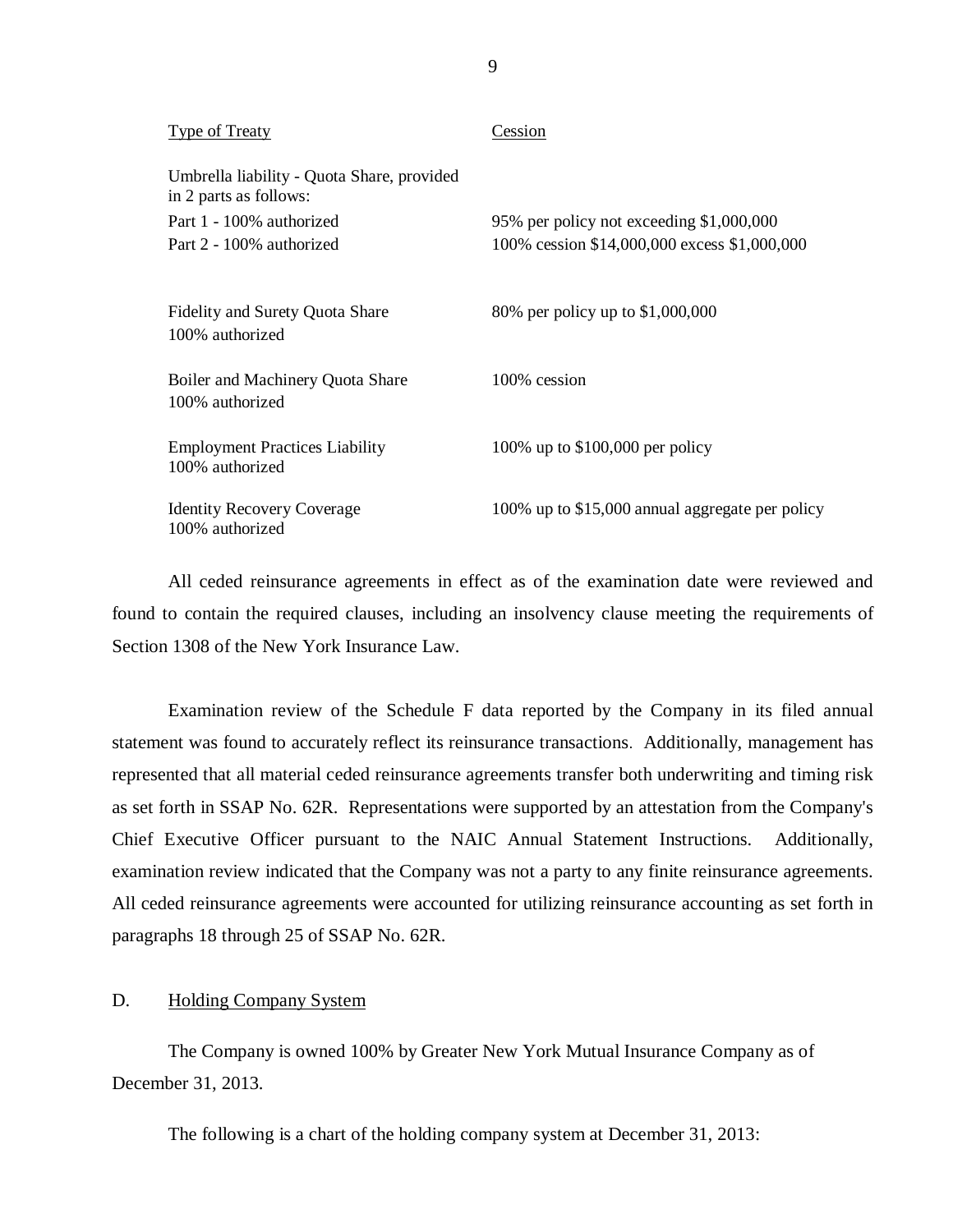<span id="page-11-0"></span>

At December 31, 2013, the Company was party to the following inter-company agreements:

- 1. A pooling agreement with its parent and affiliates, referenced in the reinsurance section of this report, which has been approved by the Department.
- 2. A tax allocation agreement with its subsidiaries. The agreement is in accordance with Department Circular Letter No. 33 (1979).

## E. Significant Operating Ratios

The following ratios have been computed as of December 31, 2013, based upon the results of this examination:

| Net premiums written to surplus as regards policyholders                               | 40% |
|----------------------------------------------------------------------------------------|-----|
| Liabilities to liquid assets (cash and invested assets less investments in affiliates) | 52% |
| Premiums in course of collection to surplus as regards policyholders                   | 6%  |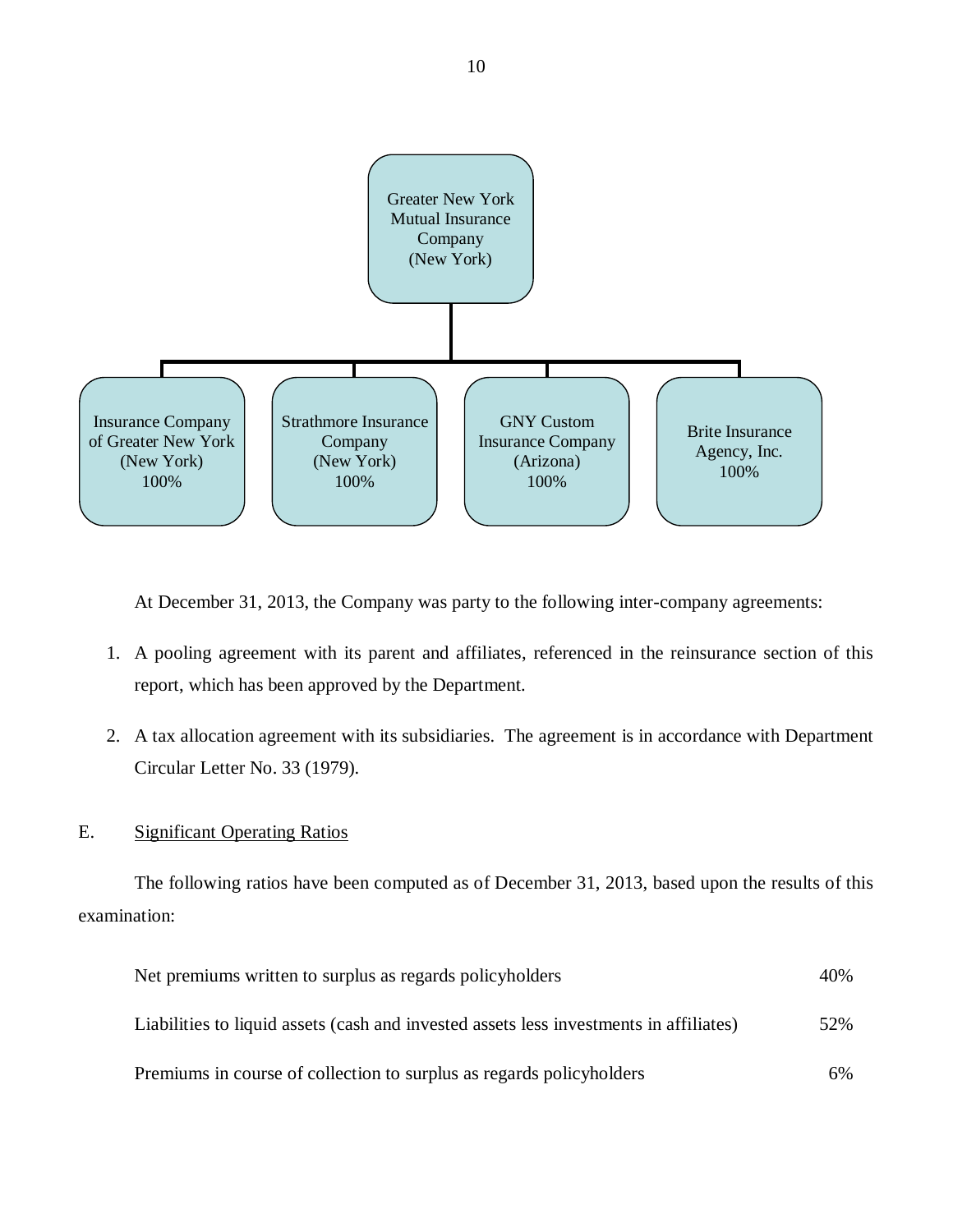All of the above ratios fall within the benchmark ranges set forth in the Insurance Regulatory Information System of the National Association of Insurance Commissioners.

The underwriting ratios presented below are on an earned/incurred basis and encompass the five year period covered by this examination:

|                                              | Amounts       | Ratios  |
|----------------------------------------------|---------------|---------|
| Losses and loss adjustment expenses incurred | \$77,652,066  | 73.16%  |
| Other underwriting expenses incurred         | 36,227,808    | 34.13   |
| Net underwriting loss                        | (7,745,585)   | (7.30)  |
| Premiums earned                              | \$106,134,289 | 100.00% |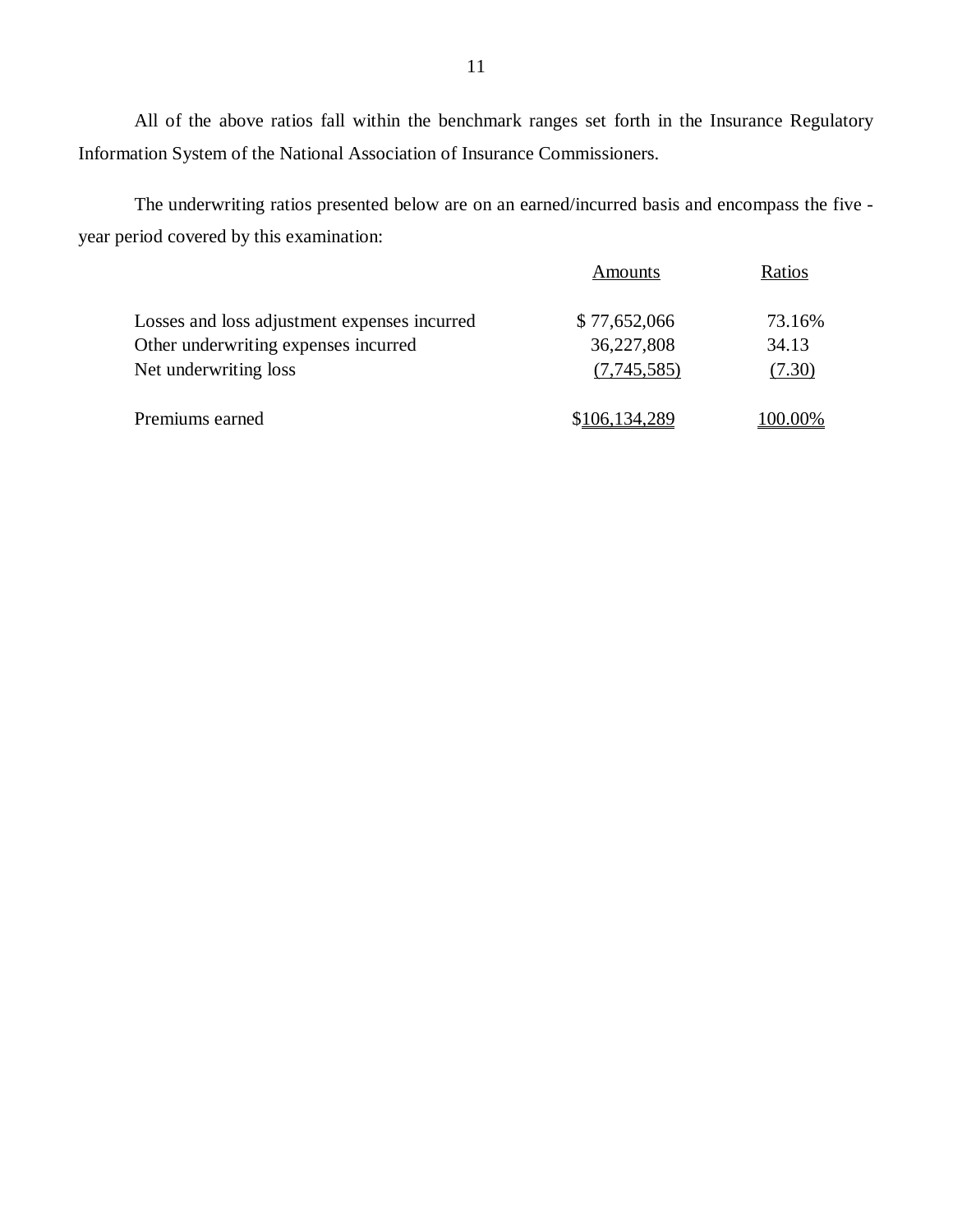## **3. FINANCIAL STATEMENTS**

## A. Balance Sheet

The following shows the assets, liabilities and surplus as regards policyholders as of December 31, 2013 as determined by this examination and as reported by the Company:

| Assets                                                                                      | Assets        | Assets Not<br>Admitted | Net Admitted<br>Assets |
|---------------------------------------------------------------------------------------------|---------------|------------------------|------------------------|
| <b>Bonds</b>                                                                                | \$92,330,130  | \$<br>$\Omega$         | \$92,330,130           |
| Cash, cash equivalents and short-term investments                                           | 5,264,801     | 0                      | 5,264,801              |
| Investment income due and accrued                                                           | 635,986       | $\theta$               | 635,986                |
| Uncollected premiums and agents' balances in the course of<br>collection                    | 3,191,666     | 40,723                 | 3,150,943              |
| Deferred premiums, agents' balances and installments booked<br>but deferred and not yet due | 5,026,798     | 6,951                  | 5,019,847              |
| Amounts recoverable from reinsurers                                                         | 363,103       | $\Omega$               | 363,103                |
| Net deferred tax asset                                                                      | 2,699,220     | 782,630                | 1,916,590              |
|                                                                                             |               |                        |                        |
| <b>T</b> otals                                                                              | \$109,511,704 | \$830.304              | \$108,681,400          |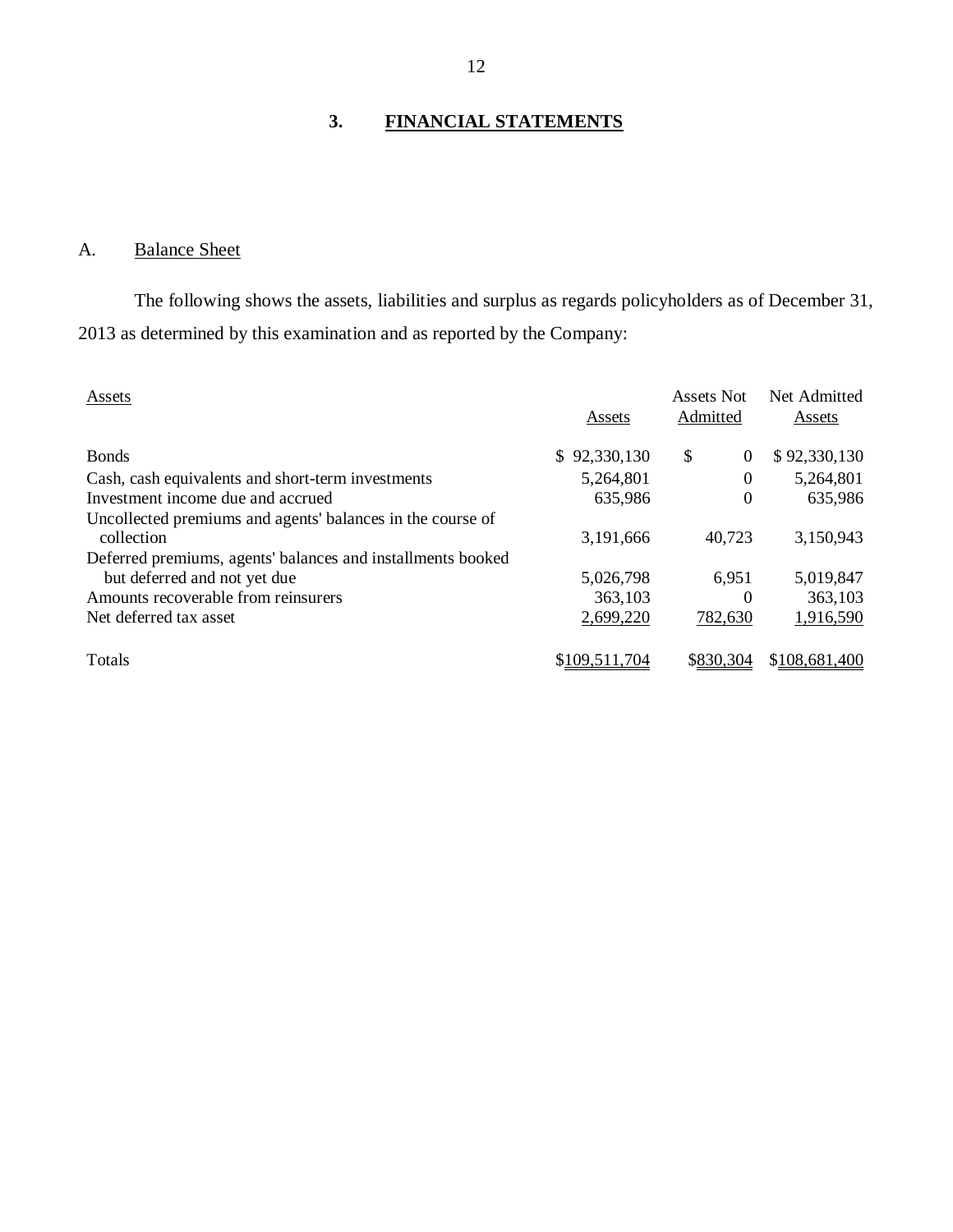## Liabilities, Surplus and Other Funds

| Liabilities                                                           |             |               |
|-----------------------------------------------------------------------|-------------|---------------|
| Losses and Loss Adjustment Expenses                                   |             | \$36,417,977  |
| Commissions payable, contingent commissions and other similar         |             |               |
| charges                                                               |             | 84,436        |
| Other expenses (excluding taxes, licenses and fees)                   |             | 1,163,760     |
| Taxes, licenses and fees (excluding federal and foreign income taxes) |             | 28,789        |
| Current federal and foreign income taxes                              |             | 300,578       |
| Unearned premiums                                                     |             | 14,393,388    |
| Policyholders (dividends declared and unpaid)                         |             | 38,089        |
| Ceded reinsurance premiums payable (net of ceding commissions)        |             | 97,203        |
| Payable to parent, subsidiaries and affiliates                        |             | 539,689       |
| <b>Total liabilities</b>                                              |             | \$53,063,909  |
| Common capital stock                                                  | \$4,000,000 |               |
| Gross paid in and contributed surplus                                 | 1,000,000   |               |
| Unassigned funds (surplus)                                            | 50,617,491  |               |
| Surplus as regards policyholders                                      |             | 55,617,491    |
| Total liabilities, surplus and other funds                            |             | \$108,681,400 |

Note: The Internal Revenue Service has completed its audits of the Company's Federal Income Tax returns covering tax years 2009 - 2011. The examiner is unaware of any potential exposure of the Company to any tax assessment and no liability has been established herein relative to such contingency.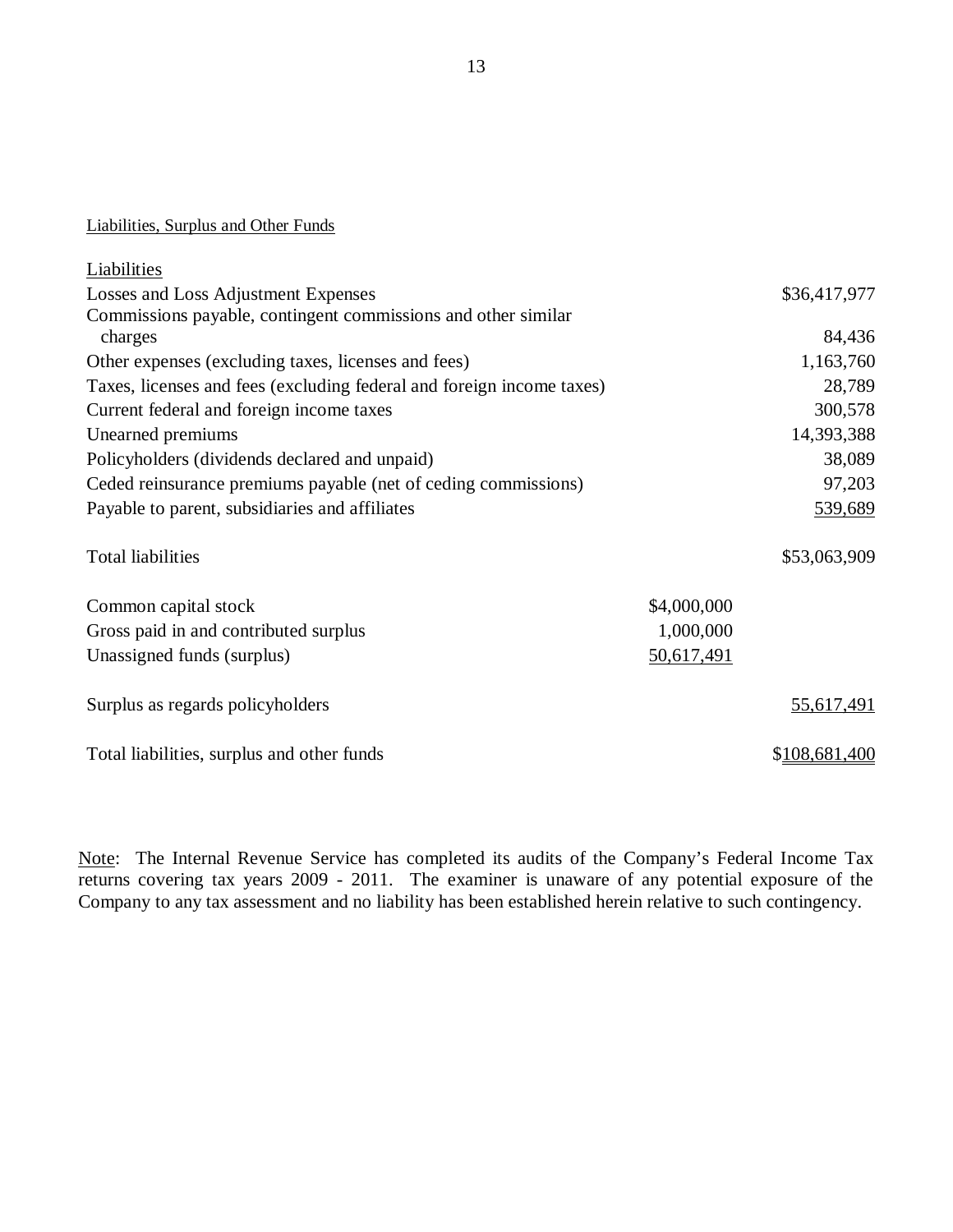## B. Statement of Income

Underwriting Income

| Premiums earned                                                                                                                                                         |                                | \$106,134,289    |
|-------------------------------------------------------------------------------------------------------------------------------------------------------------------------|--------------------------------|------------------|
| Deductions:<br>Losses and loss adjustment expenses incurred<br>Other underwriting expenses incurred                                                                     | \$77,652,066<br>36,227,808     |                  |
| Total underwriting deductions                                                                                                                                           |                                | 113,879,874      |
| Net underwriting gain or (loss)                                                                                                                                         |                                | \$(7,745,585)    |
| <b>Investment Income</b>                                                                                                                                                |                                |                  |
| Net investment income earned<br>Net realized capital gain                                                                                                               | \$16,332,108<br>101,509        |                  |
| Net investment gain or (loss)                                                                                                                                           |                                | 16,433,617       |
| Other Income                                                                                                                                                            |                                |                  |
| Net gain or (loss) from agents' or premium balances charged off<br>Finance and service charges not included in premiums<br>Aggregate write-ins for miscellaneous income | \$109,945<br>85,811<br>326,402 |                  |
| Total other income                                                                                                                                                      |                                | 522,158          |
| Net income before dividends to policyholders and before federal<br>and foreign income taxes                                                                             |                                | \$9,210,190      |
| Dividends to policyholders                                                                                                                                              |                                | 40,545           |
| Net income after dividends to policyholders but before federal<br>and foreign income taxes                                                                              |                                | \$9,169,645      |
| Federal and foreign income taxes incurred                                                                                                                               |                                | <u>1,653,555</u> |
| Net Income                                                                                                                                                              |                                | \$7,516,090      |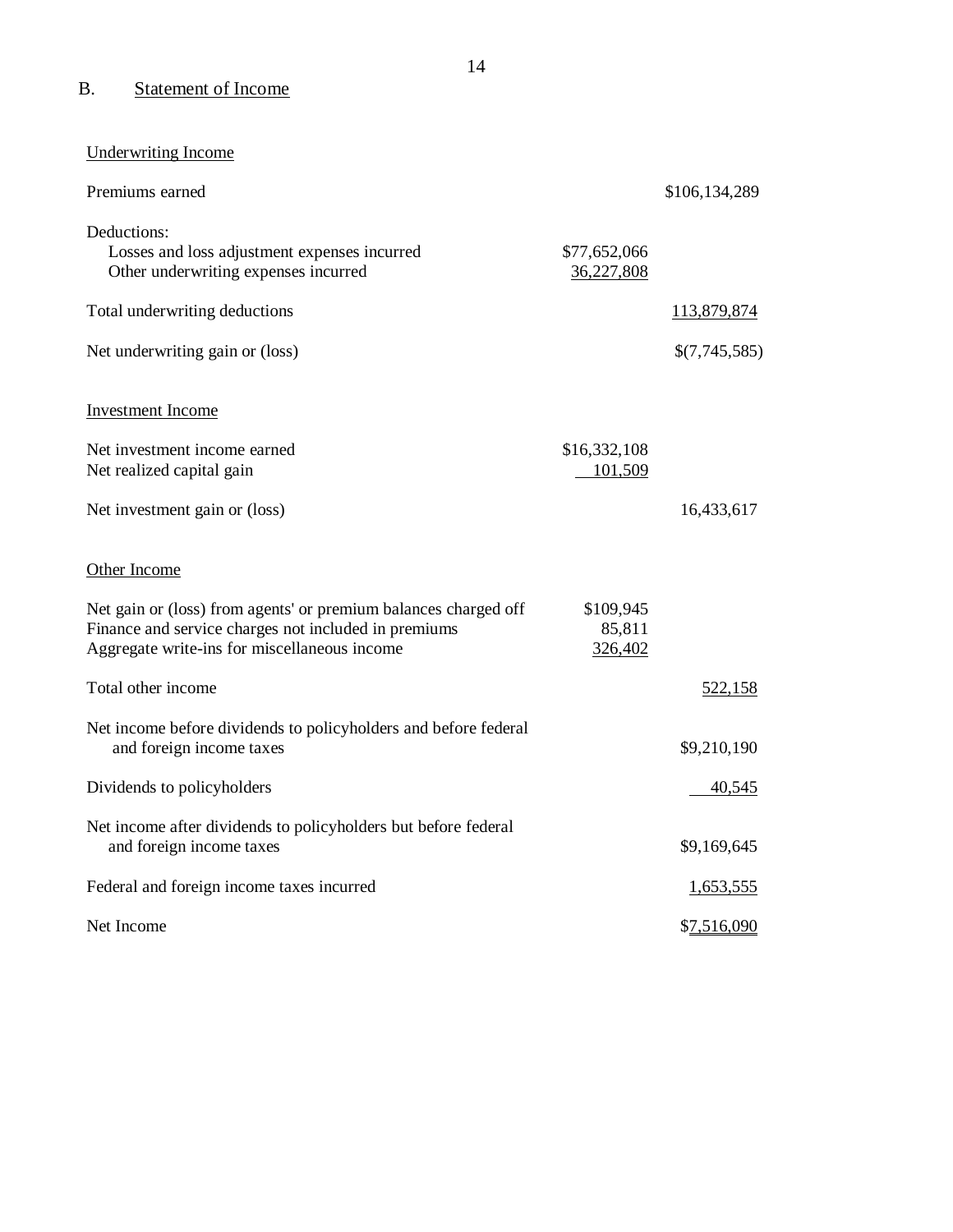#### C. Capital and Surplus Account

Surplus as regards policyholders increased \$7,953,676 during the five-year examination period January 1, 2009 through December 31, 2013, detailed as follows:

| Surplus as regards policyholders per report on<br>examination as of December 31, 2008                                                  |                                   |                      | \$47,663,814 |
|----------------------------------------------------------------------------------------------------------------------------------------|-----------------------------------|----------------------|--------------|
|                                                                                                                                        | Gains in<br>Surplus               | Losses in<br>Surplus |              |
| Net income<br>Change in net deferred income tax<br>Change in nonadmitted assets<br>Aggregate write-ins for gains and losses in surplus | \$7,516,090<br>280,583<br>351,298 | \$194,294            |              |
| Net increase (decrease) in surplus                                                                                                     | \$8,147,971                       | \$194,294            | 7,953,677    |
| Surplus as regards policyholders per report on<br>examination as of December 31, 2013                                                  |                                   |                      | \$55,617.491 |

#### **4. LOSSES AND LOSS ADJUSTMENT EXPENSES**

The examination liability for the captioned items of \$36,417,977 is the same as reported by the Company as of December 31, 2013. The examination analysis of the Loss and loss adjustment expense reserves was conducted in accordance with generally accepted actuarial principles and statutory accounting principles, including the NAIC Accounting Practices & Procedures Manual, Statement of Statutory Accounting Principles No. 55 ("SSAP No. 55").

#### **5. SUBSEQUENT EVENTS**

There were no significant subsequent events for this Company. The Company's December 31, 2014 reported surplus of \$57,765,942 was \$2,148,451 greater than the \$55,617,491 reported in this examination report. This increase was primarily driven by the \$2,266,112 in net income reported in 2014. It is additionally noted that the Company reported, in its 2014 annual statement, a one year positive development on its loss and loss adjustment expense reserves of approximately \$322,000.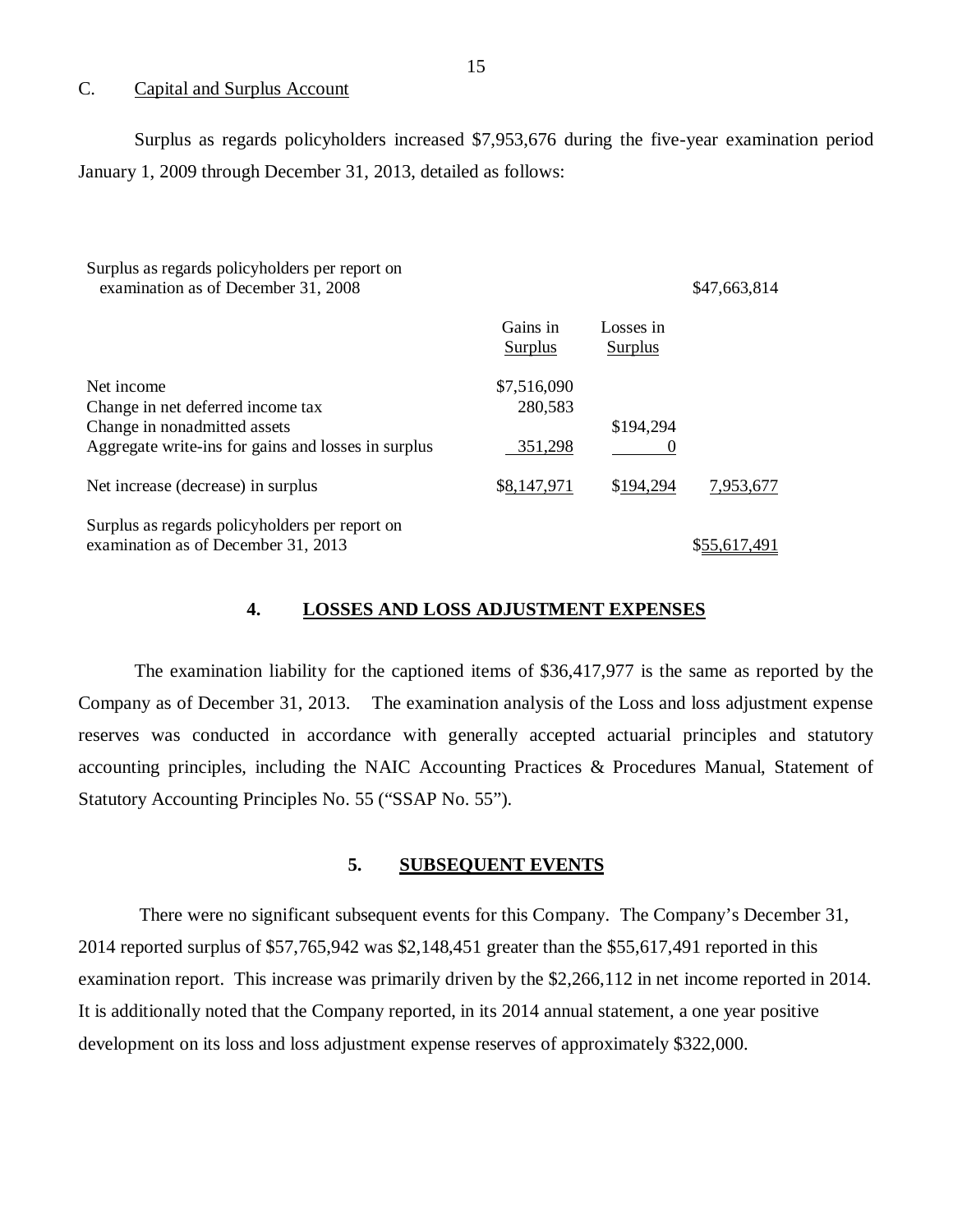## **6. COMPLIANCE WITH PRIOR REPORT ON EXAMINATION**

The prior report on examination contained one recommendation as follows (page numbers refer to the prior report):

## ITEM PAGE NO.

## A. Market conduct activities

It was recommended that the Company comply with Department Regulation 64 and respond to all complaints forwarded by the Department within ten business days. 16

The Company has complied with this recommendation.

## **7. SUMMARY OF COMMENTS AND RECOMMENDATIONS**

There are no recommendations in this report.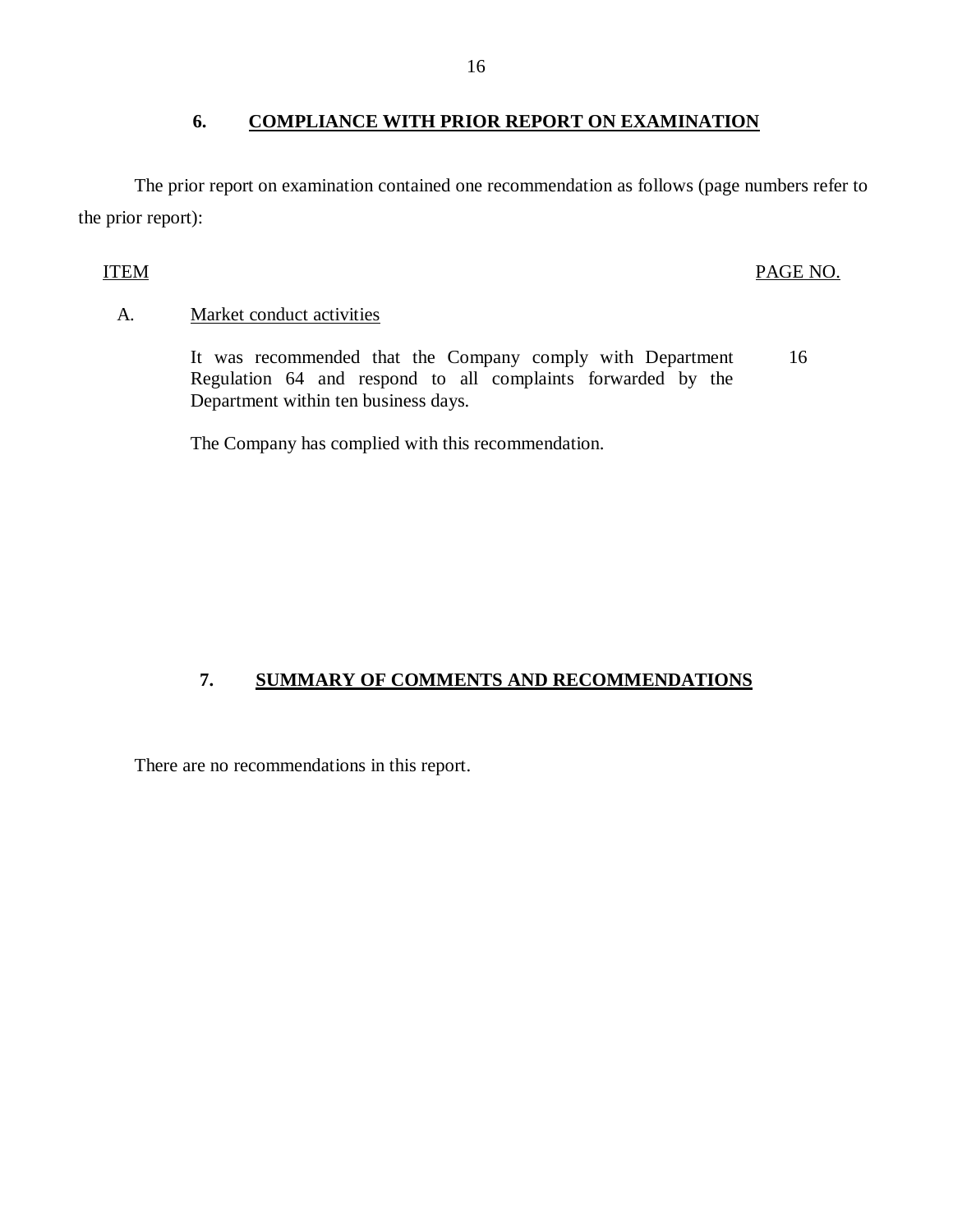Respectfully submitted,

Mary Meaney Associate Insurance Examiner

STATE OF NEW YORK ) )ss: COUNTY OF NEW YORK )

MARY MEANEY, being duly sworn, deposes and says that the foregoing report, subscribed by

her, is true to the best of her knowledge and belief.

Mary Meaney

Subscribed and sworn to before me

this  $\_\_\_\_\_\$  day of  $\_\_\_\_\_\_\_\_\$ , 20xx.